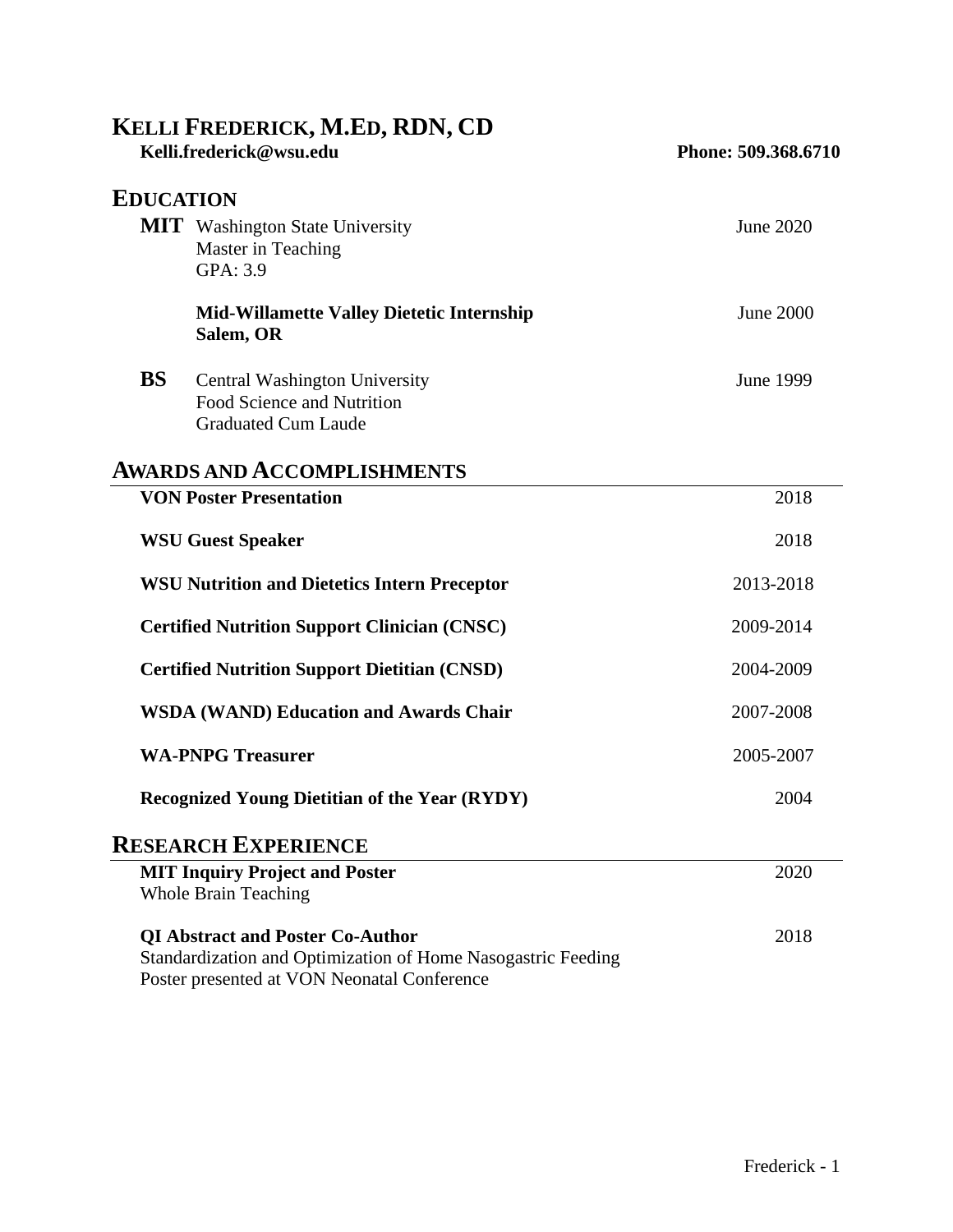# **PROFESSIONAL EXPERIENCE**

### **Teaching Assistant Professor 08/2021-present Washington State University Spokane, WA**

- Teach graduate level courses and mentor students enrolled in the Master of Science Coordinated Program in Dietetics (MS CPD)
- Coordinate and manage MS CPD student placements at experiential learning sites
- Recruit and develop new experiential sites that meet the accreditation standards for MS CPD students
- Maintain supervised practice site relationships, create site resources, and train preceptors as needed
- Participate in department, college, and university committees

### **Pediatric Nutrition Reviewer 12/2019-present Abbott Nutritionals Columbus, OH**

- Evaluate Abbott Nutritionals continuing education modules, assessing for content accuracy, references, and to ensure they are fair and balanced
- Complete documentation per company policy

### **3 rd Grade Teacher 01/2021-06/2021 Betz Elementary School Cheney, WA**

- Developed strong relationships with students and colleagues to create a positive learning environment, improving student outcomes through collaborative instructional strategies
- Created and implement effective lesson plans and instructional materials that allow students to utilize and practice higher level thinking skills
- Used formative and summative assessment strategies to differentiate curriculum and measure understanding of learning targets and instructional objectives
- Actively participated in school-wide and grade-level collaboration to strengthen Professional Learning Communities (PLC)

### **Substitute Teacher 09/2020-01/2021 Mead School District Spokane, WA**

- Educated students by delivering a course of study according to student learning objectives, district/building curriculum guidelines and student assessment data as provided by the classroom teacher or building administration
- Provided differentiated whole group, small group, and individualized instruction to meet the needs of each student
- Communicated effectively with primary teacher and school staff to maintain continuity of instruction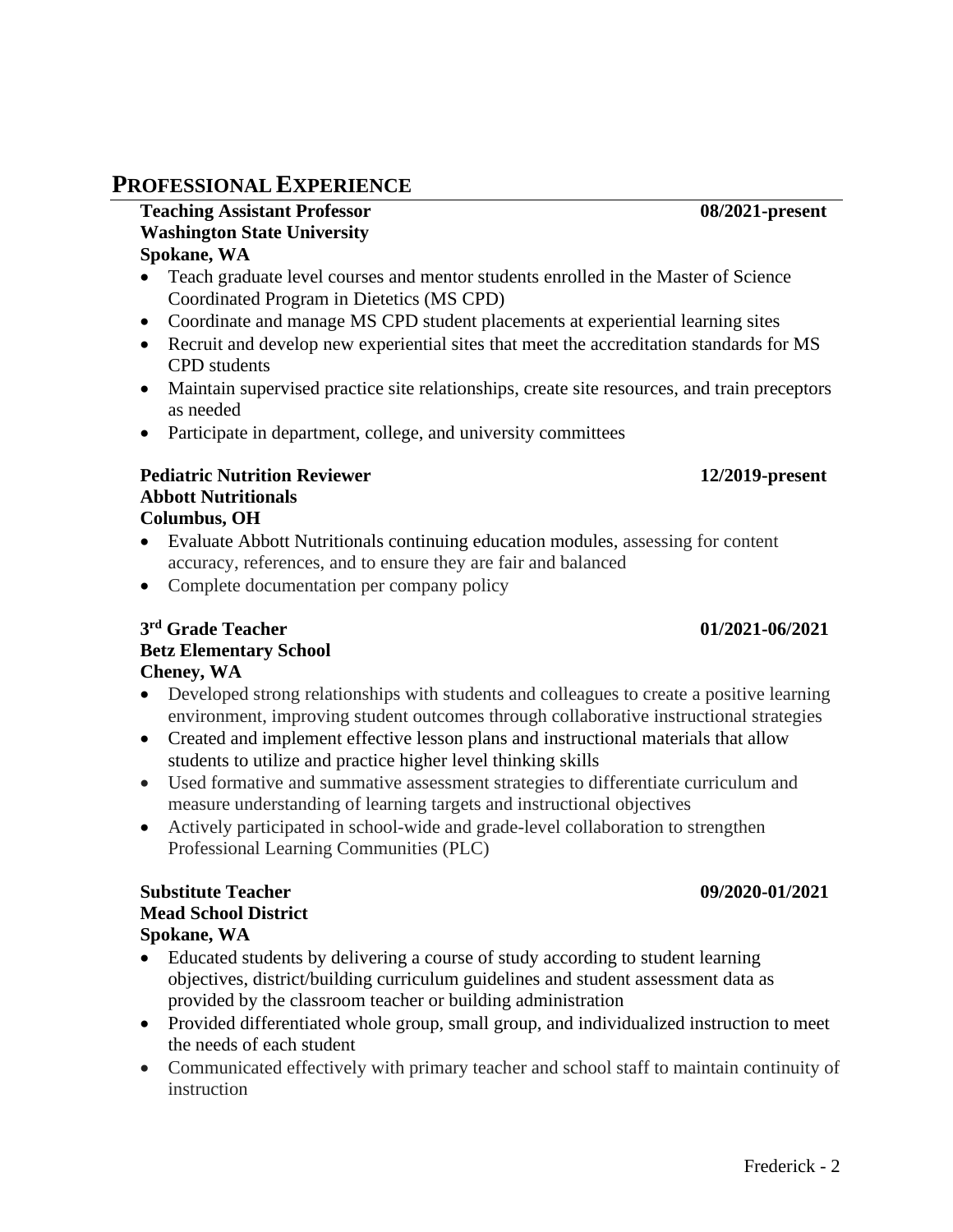## **Pediatric Consultant Dietitian 3/2018 – 10/2020 Northwest Family Nutrition Spokane, WA**

- Provided direct patient care through nutrition consultation, including home visits and clinic-based care
- Independently scheduled, assessed, educated, and documented intervention and recommendations per clinical standards and company policy
- Communicated with patients, caregivers, medical team and healthcare providers

### **Student Teacher 9/2019 – 3/2020 Midway Elementary School Mead School District**

- Aligned curriculum and cutting-edge teaching strategies with common core state standards to meet or exceed grade-level standards for all learners
- Analyzed assessment data to develop targeted instruction consistent with the Response to Intervention (RTI) model

### **Neonatal Clinical Dietitian 6/2018 – 6/2019 Providence Sacred Heart Medical Center and Children's Hospital Spokane, WA**

- Provided individualized nutrition assessment and routine follow-up for neonatal patients
- Developed strong working relationships with key clinical providers and families
- Provided education and guidance on nutrition support policy and procedures to meet the needs of critically ill neonates
- Participated in a unit-wide QA project to improve clinical practice, produced and presented a research abstract and poster with QA findings at VON national convention
- Worked with interdisciplinary acute care team to develop patient care plans, provided nutrition education, and assisted with discharge planning

# **Clinical Nutrition Services Manager 2011 - 2018**

# **LifeCare Solutions/Preferred Homecare Infusion Spokane Valley, WA**

- Managed the clinical nutrition staff in two branch locations. Management responsibilities included hiring, training, scheduling, conducting staff meetings, payroll, annual evaluations, and gross margin/reimbursement analysis
- Prepared and participated in accreditation audits through ACHC
- Supported and promoted the growth of our nutrition support program through a hightough, patient centered care model and community networking
- Provided direct patient care of pediatric and adult nutrition support patients
- Collaborated with community medical teams, acted as a medical liaison